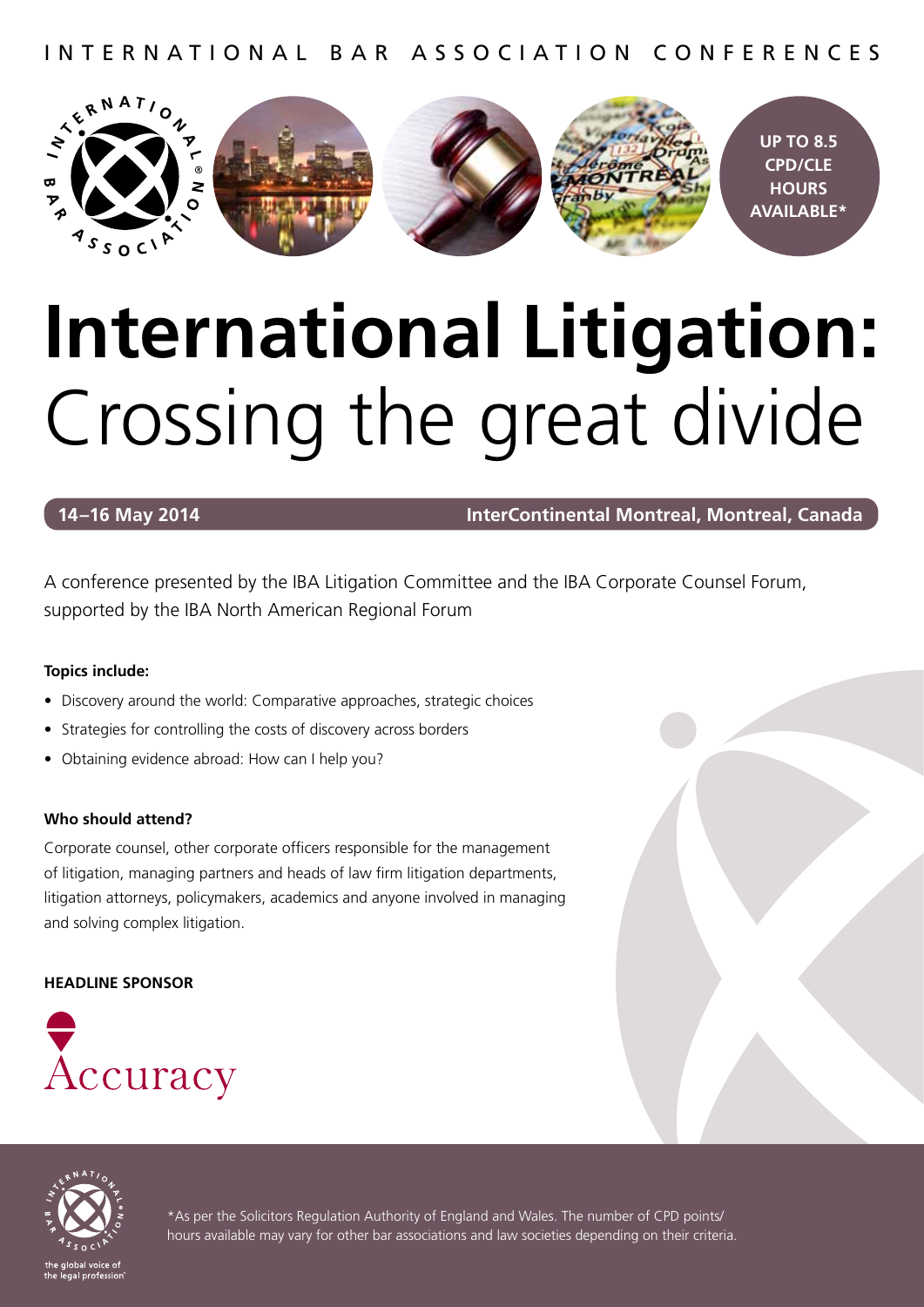## Programme

#### Conference Co-Chairs

Michael Hales *Minter Ellison Lawyers, Perth; Co-Chair, IBA Litigation Committee* Ira Nishisato *Borden Ladner Gervais, Toronto; Vice-Chair, IBA Litigation Committee*

#### Host Committee

Silvana Conte *Osler Hoskin & Harcourt, Montréal*  Alexander De Zordo *Borden Ladner Gervais, Montréal; Vice-Chair, IBA International Sales Committee* Dominique Gibbens *Fasken Martineau Dumoulin, Montréal*  Eliot Kolers *Stikeman Elliot, Toronto* Christopher Richter *Woods, Montréal*  Robert Torralbo *Blake Cassels & Graydon, Montréal*

#### Wednesday 14 May

#### 1800 – 2000 **Welcome reception**

*Court of Appeal of Québec Édifice Ernest-Cormier 100, Notre-Dame Street East Montréal H2Y 4B6*

Start the conference by networking with colleagues and conference speakers in this magnificent neoclassical building dating from 1926.

This event is open to all delegates and registered guests.

#### 0800 – 1700 **Registration**

#### 0900 – 1230 **SESSION ONE**

#### Discovery around the world: Comparative approaches, strategic choices

Few stages of the litigation process vary as much from country to country as discovery, and have as much potential impact on the management, cost and outcome of the case. From the limited rights of discovery in civil law Europe to the full-blown depositions and third party subpoenas in the United States, counsel in international litigation are confronted with a panoply of strategic challenges and opportunities.

This session will survey comparative approaches to both documentary and oral discovery from around the world, including proactive 'push' disclosure versus demand-driven 'pull' disclosure, the threshold for production, and the extent of court control of the discovery process. It will invite delegates to comment on the strengths and weaknesses of various systems and consider the strategic benefits of seeking discovery in one jurisdiction versus another. It will also explore the trend towards limiting discovery rights through principles of relevance and proportionality, and the role of the courts in controlling discovery in various jurisdictions. Speakers from Europe, Asia and the Americas will highlight the differences between the approaches of common law and civil law systems to discovery.

#### *Moderator*

Jacques Bouyssou *Alerion, Paris; Co-Chair, IBA Young Litigators Forum*

#### *Speakers*

Angelo Anglani *NCTM Studio Legal Associato, Rome; Corporate Counsel Forum Liaison Officer, IBA Litigation Committee* Luming Chen *Jun He Law Offices, Shanghai* Anneliese Day QC *4 New Square, London* Jeffrey Jacobson *Debevoise & Plimpton, New York* Théra van Swaay de Marchi *Pinheiro Neto Advogados, São Paulo*

1030 – 1100 **Coffee/tea break**

1230 – 1400 **Lunch**

#### **Associate social event sponsors**









#### **Conference dinner sponsors Conference luncheon sponsors**





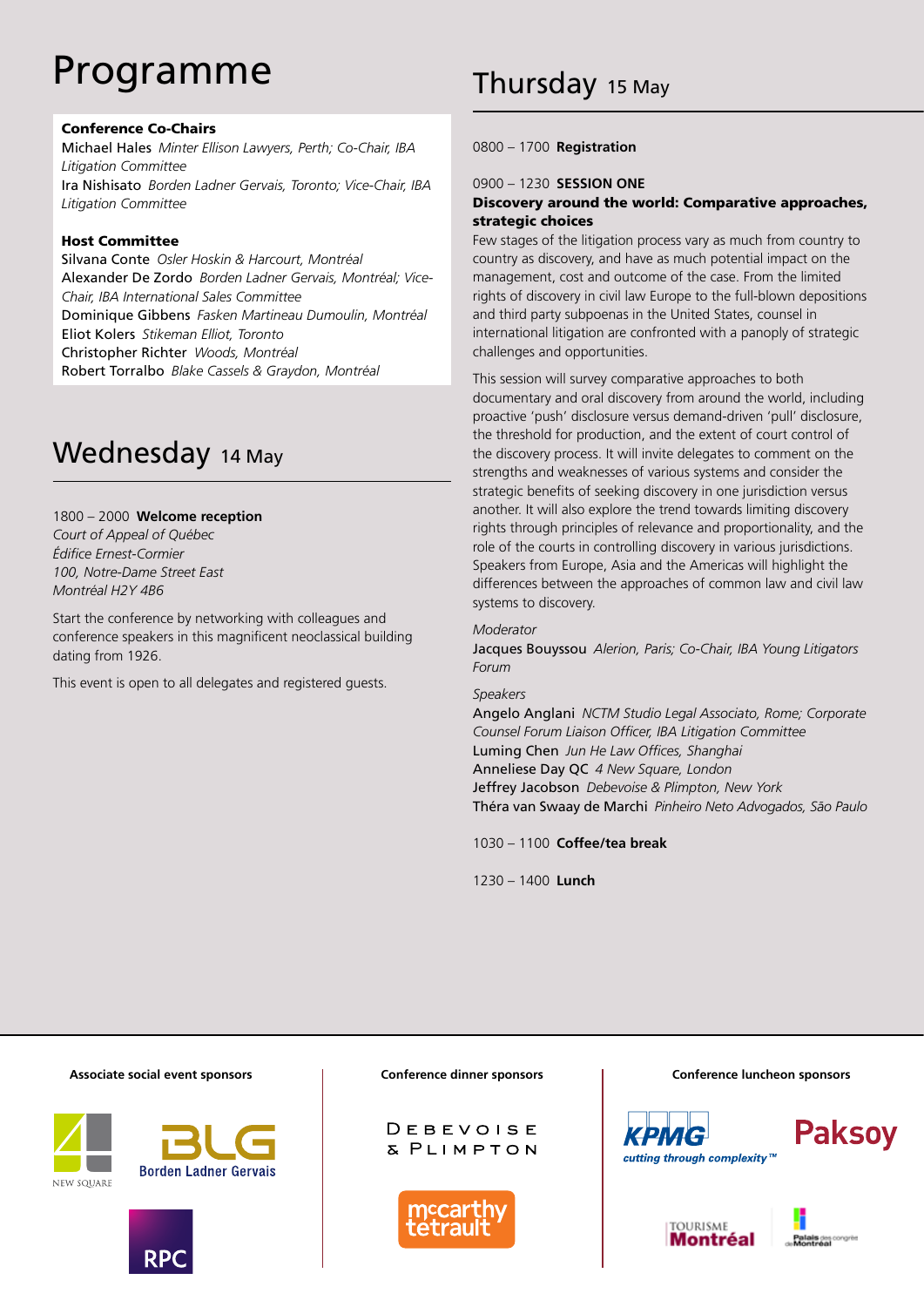#### 1400 – 1730 **SESSION TWO**

#### Strategies for controlling the costs of discovery across borders

This session will shift the focus from the discovery procedures available around the world to controlling the costs of discovery and e-discovery. Speakers will address the necessity of pursuing discovery in multiple jurisdictions and ways to organise discovery to yield effective, and efficient, outcomes. The session will also consider imaginative strategies for finding the important documents, as opposed to all relevant documents, as quickly and cheaply as possible, including through the use of technology, outsourcing, and other cost limiting devices. It will discuss lessons learnt from discovery run amok and cost control measures that could have prevented runaway costs. It will conclude with a discussion of the necessary limits on discovery, even if these limits mean that parties may not be able to insist on the strict exercise of their rights, and will consider whether parties and counsel are prepared to accept the notion of '90 per cent justice'. Finally, it will address the potential costs exposure for discovery forays that turn out to be unfruitful. Speakers from around the world will address this topic, including both in house counsel with expertise in managing international litigation and external counsel who have advised clients through the discovery process in multiple jurisdictions.

#### *Moderator*

Wade Wright *Japan Tobacco International SA, Geneva*

#### *Speakers*

Frederick Acomb *Miller Canfield Paddock and Stone, Detroit* Stacey Blaustein *IBM, New York* Jeff Galway *Blake Cassels & Graydon, Toronto* Melanie Schweizer *Bell Canada, Toronto* Robert Wheal *White & Case, London*

#### 1530 – 1600 **Coffee/tea break**

#### 1830 **Conference dinner**

*Cirque du Soleil Quai Jacques-Cartier, rue de la Commune East. Montréal (QC) H2Y 1J1*

A buffet dinner followed by the amazing mix of circus arts and street entertainment that make up Montréal's famous Cirque du Soleil.

#### **SOLD OUT**

**Continuing Professional Development/Continuing Legal Education**

For delegates from countries where CPD/CLE is mandatory, the International Bar Association will be pleased to provide a Conference Certificate of Attendance which, subject to the exact CPD/CLE requirements, may be used to obtain the equivalent accreditation in your jurisdiction.

This conference has been accredited for CPD/CLE by the Solicitors Regulation Authority of England and Wales. New York and Californian attorneys may submit their certificates of attendance issued, and apply this credit earned to their New York and Californian CLE requirement. Delegates should ask staff at the registration desk for information as to how to obtain the hours.

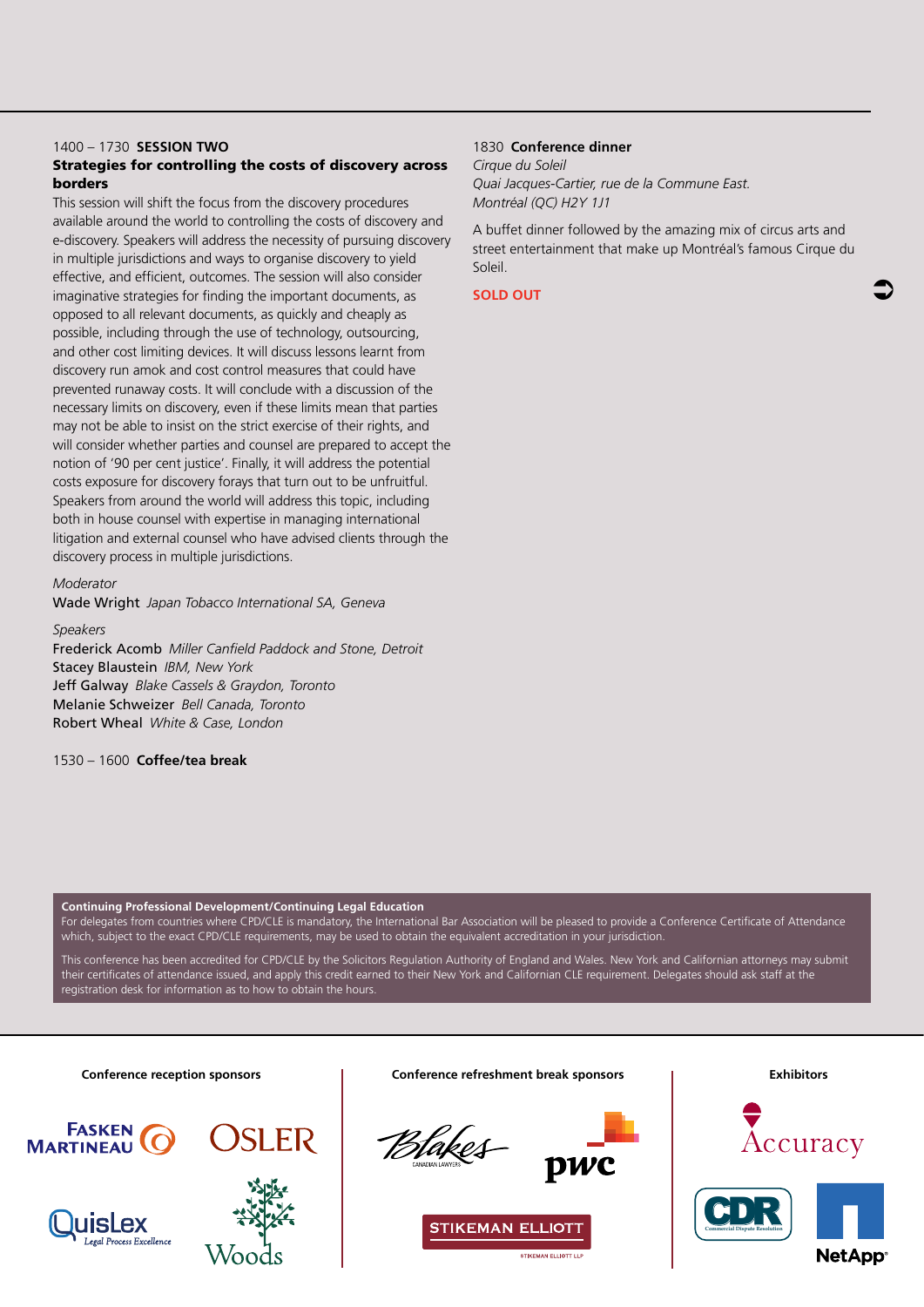0800 – 1200 **Registration**

#### 0900 – 1200 **SESSION THREE** Obtaining evidence abroad: How I can help you?

This session will build on the previous sessions by focusing specifically on the procedures and devices available in various jurisdictions to obtain evidence in support of foreign proceedings in the preliminary/provisional/interlocutory and discovery phases. It will review the requirements for obtaining evidence, consider the availability of documentary evidence and oral evidence, and compare the procedural mechanisms and estimated costs in a simple commercial case. It will contrast jurisdictions that have specific provisions dealing with evidence in support of foreign proceedings, such as Article 1782 in the US, with jurisdictions that rely on letters rogatory and principles of comity, or judicial or ministerial discretion and cooperation. It will also consider the ability of a respondent to resist production and strategies for advising a respondent faced with an application. Finally, it will discuss whether expert evidence is available in support of foreign proceedings, and the complexities of dealing with jurisdictions where experts are appointed by the courts rather than by the parties. Speakers will be counsel with experience in bringing and responding to requests for evidence in support of foreign proceedings from a variety of jurisdictions.

#### *Moderator*

Lawrence S Schaner *Jenner & Block, Chicago; Vice-Chair, IBA Arbitration Committee*

#### *Speakers*

John Bang *Bae Kim & Lee, Seoul* Tolga Danisman *Herguner Bilgen Ozeke, Istanbul*  Gavin Foggo *Fox Williams, London* Sandrine Giroud *Lalive, Geneva* Marko Hentunen *Castrén & Snellman, Helsinki; Chair, Hague Conference on Private International Law Subcommittee, IBA Litigation Committee*

#### 1030 – 1100 **Coffee/tea break**

1200 **Closing remarks**

## Information

#### Date

14–16 May 2014

#### Venue

InterContinental Montréal 360 Saint-Antoine Street West Montréal, Quebec Canada H2Y 3X4 Tel: +1 514 987 9900 Fax: +1 541 847 8536 Email: **montreal@ihg.com**

#### Language

All working sessions and conference materials will be in English.

#### How to register

Register online by 7 May at **www.ibanet.org/conferences/conf525.aspx** and make payment by credit card, to avail of the ten per cent online registration discount or complete the attached registration form and return it to Judith Hawkes at the IBA together with your payment. You should receive emailed confirmation of your registration within five days; if you do not then please contact **judith.hawkes@int-bar.org**.

The organisers may at any time, with or without giving notice, in their absolute discretion and without giving any reason, cancel or postpone the conference, change its venue or any of the other published particulars, or withdraw any invitation to attend. In any case, neither the organisers nor any of their officers, employees agents, members or representatives shall be liable for any loss, liability, damage or expense suffered or incurred by any person, nor will they return any money paid to them in connection with the conference unless they are satisfied not only that the money in question remains under their control but also that the person who paid it has been unfairly prejudiced (as to which, decision shall be in their sole and unfettered discretion and, when announced, final and conclusive)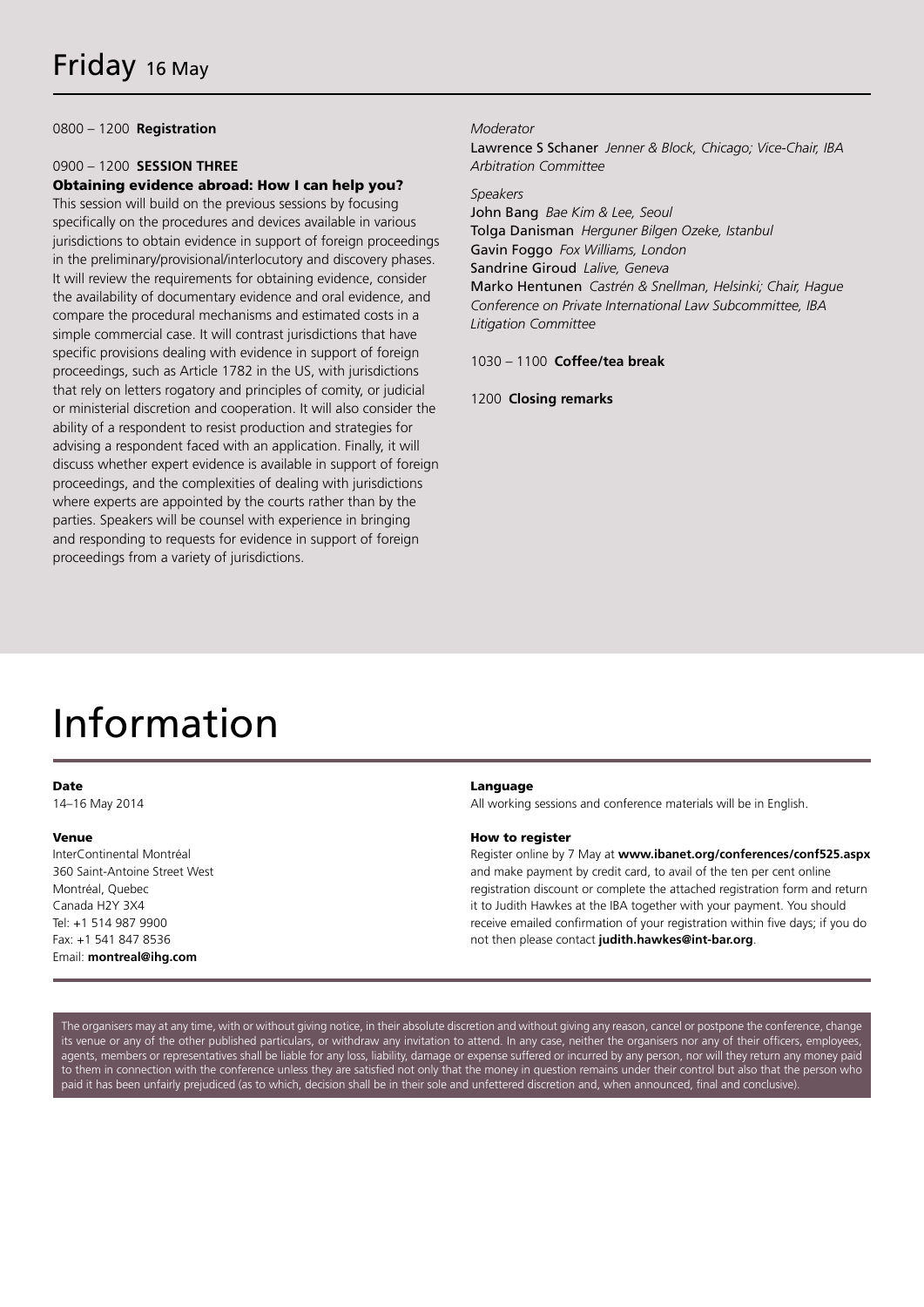#### Fees

*Online registrations received:*

|                                | on or before<br>4 April | until<br>7 May  |
|--------------------------------|-------------------------|-----------------|
| <b>IRA</b> member              | US\$625                 | US\$775         |
| Non-member                     | US\$845                 | US\$995         |
| Young lawyers (under 30 years) | US\$470                 | US\$995         |
| Academics/judges (full time)   | US\$470                 | US\$995         |
| Public lawyers                 | US\$470                 | US\$995         |
| Corporate counsel              | US\$565                 | US\$995         |
| Conference dinner              | <b>SOLD OUT</b>         | <b>SOLD OUT</b> |
| Guest fee                      | US\$60                  | US\$60          |

After **7 May** registrations must be received in hard copy at the IBA office.

*Hard copy registration forms and fees received:*

|                                | on or before<br>4 April | after<br>4 April |
|--------------------------------|-------------------------|------------------|
| <b>IBA</b> member              | US\$695                 | US\$860          |
| Non-member                     | US\$940                 | US\$1105         |
| Young lawyers (under 30 years) | US\$520                 | US\$1105         |
| Academics/judges (full time)   | US\$520                 | US\$1105         |
| Public lawyers                 | US\$520                 | US\$1105         |
| Corporate counsel              | US\$625                 | US\$1105         |
| Conference dinner              | <b>SOLD OUT</b>         | <b>SOLD OUT</b>  |
| Guest fee                      | US\$60                  | US\$60           |

\* By paying the non-member fee, we welcome you as a delegate member of the IBA for the year in which this conference is held, which entitles you to the following benefits:

- 1) Password access to certain parts of the IBA website.
- 2) Receipt of *IBA E-news* and access to online versions of *IBA Global Insight*.
- 3) Pay the member rate for any subsequent conference registrations for this calendar year.

If you would like to become a full or general member of the IBA, which includes membership of one committee or more – and inclusion in and access to our membership directory – we encourage you to do so now in order to register for this conference at the member rate. Full details of how to join can be found at **www.ibanet.org**.

A reduced rate is offered to lawyers who are over the age of 65, have been an IBA member for more than 20 years and are no longer practising law.

**Full payment must be received in order to process your registration.**

#### Payment of registration fees

**US dollars:** by cheque converted at the current rate of exchange and drawn on a US bank and in favour of the International Bar Association. Please send to: 4th Floor, 10 St Bride Street, London EC4A 4AD, United Kingdom.

**OR** by bank transfer to the IBA account number: 01286498 (Sort Code 56- 00-03) at the National Westminster Bank, St James's & Piccadilly Branch, 208 Piccadilly, London W1A 2DG, United Kingdom. SWIFT address NWBKGB2L, IBAN GB55NWBK60730101286498. **Please ensure that a copy of the bank transfer details is attached to your registration form.**

#### **Fees include:**

- Attendance at all working sessions
- Conference materials, including any available speakers' papers submitted to the IBA before 2 May.
- Access to the above conference working materials from the IBA website (**www.ibanet.org**) approximately seven days prior to the conference
- Access to mobile delegate search application
- Lunch on Thursday
- Tea and coffee during breaks
- Invitation to welcome reception on 14 May

#### **Please note that registrations are not transferable.**

#### **Guest fees include:**

• Invitation to hosted welcome reception on 14 May

A guest must not be a member of the legal profession or seek to use the Conference as a business networking opportunity. Access to working sessions is not permitted for guests. Checks are made to ensure members of the legal profession are not registered as guests, if this is the case, registration will be refused unless the guest registers as a full delegate for the conference. **Only registered guests (ie, those paying the guest fee) are eligible to participate in the social programme.**

#### List of participants

In order for your name to appear in the list of participants, which will be distributed at the conference, your registration form must be received by **7 May** at the latest.

#### Mobile delegate search application

All registered delegates will receive a printed list of participants at the conference, however delegates are now also able to use the mobile delegate search. This application has been developed to aid networking by giving delegates instant access to an up-to-date list of their fellow attendees, and comes with the added benefit of a built-in messaging service. All registered delegates with an internet or Wi-Fi-enabled device will have access, using their IBA username and password. Simply visit: **m.ibanet.org/conf525**.

#### Registration confirmation

All documentation regarding your attendance at the conference can now be obtained from the IBA website. Upon receipt of your payment for the conference a confirmation email will be sent containing instructions on how to download the documents. Registration confirmation will not be distributed by post.

#### Travel arrangements and visas

Participants are responsible for making their own travel arrangements. It is recommended that you check your visa requirements with your local embassy or consulate. **We are unable to dispatch visa invitation letters to support your visa application prior to receipt of your registration form and full payment of registration fees.** 

**Please apply for your visa in good time.**

**Pounds sterling:** by cheque drawn on a UK bank and in favour of the International Bar Association. Please send to: 4th Floor, 10 St Bride Street, London EC4A 4AD, United Kingdom.

**OR** by bank transfer to the IBA account number: 13270222 (Sort Code 56- 00-03) at the National Westminster Bank, St James's & Piccadilly Branch, 208 Piccadilly, London W1A 2DG, United Kingdom or SWIFT address NWBKGB2L, IBAN GB05NWBK56000313270222. **Please ensure that a copy of the bank transfer details is attached to your registration form.**

**Use the exchange rate prevailing at the time of registration.**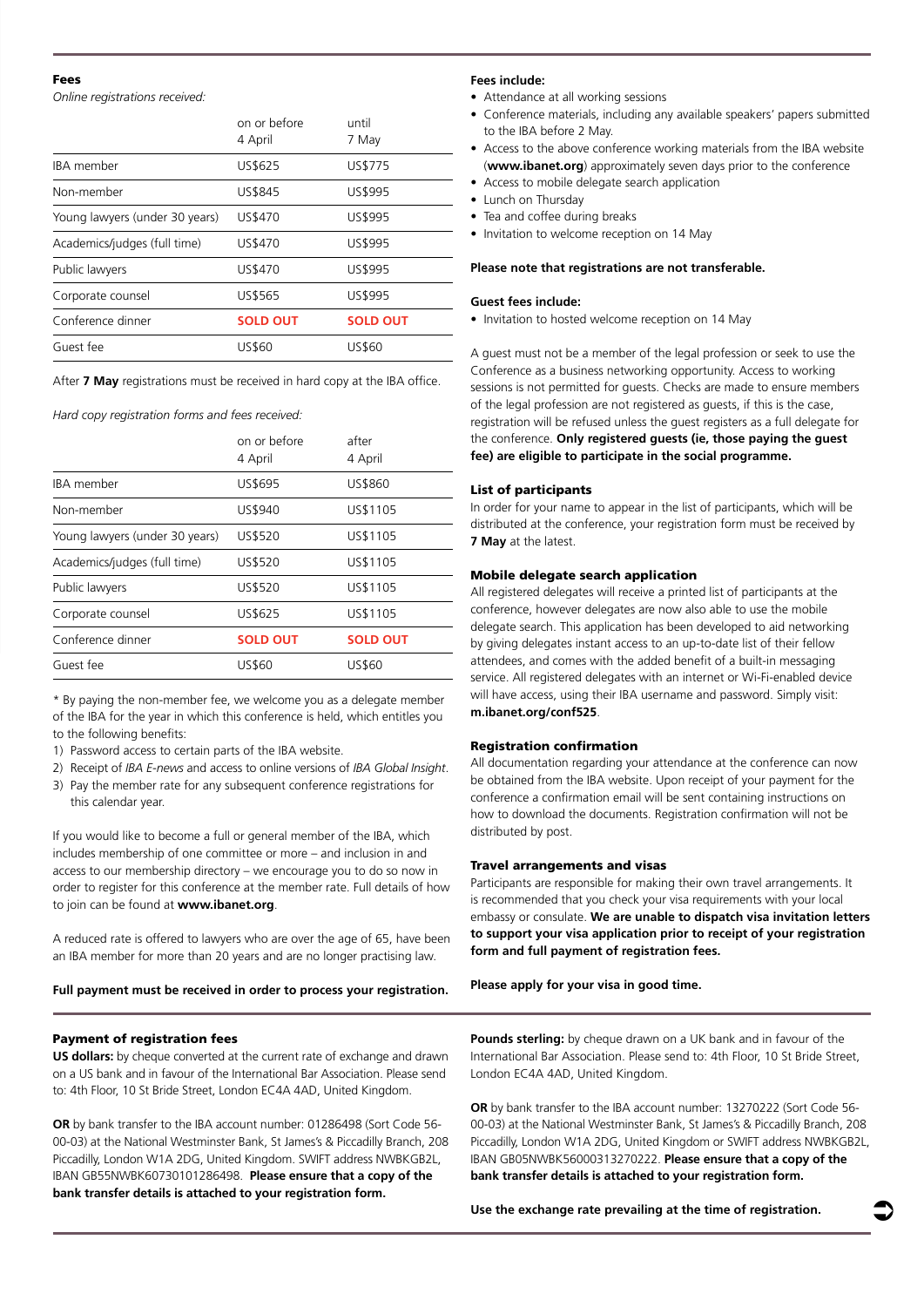**Euro:** by cheque or bank draft, drawn on a euro zone bank and converted at the current rate of exchange and in favour of the International Bar Association.

**OR** by bank transfer to the IBA bank account number 550/00/06570631 (Sort Code 56-00-03) at the National Westminster Bank, St James's & Piccadilly Branch, 208 Piccadilly, London W1A 2DG, United Kingdom or SWIFT address NWBKGB2L, IBAN GB58NWBK60721106570631. **Please ensure that a copy of the bank transfer details is attached to your registration form.**

#### **Use the exchange rate prevailing at the time of registration.**

**Credit card payments:** by Visa, MasterCard or American Express. **No other cards are accepted.** 

#### **PLEASE ENSURE THAT YOUR NAME AND 'CON525Montréal' APPEAR ON ANY TRANSFER OR DRAFT.**

#### **No Deductions or Withholdings**

All fees payable to us by you in accordance with the terms contained in this 'Information' section shall be paid free and clear of all deductions or withholdings whatsoever.

If any deductions or withholdings are required by law to be made from any fees payable to us by you under the terms contained in this 'Information' section you shall pay such sum as will, after the deduction or withholding has been made, leave us with the same amount as we would have been entitled to receive in the absence of any such requirement to make a deduction or withholding.

#### Hotel accommodation

A limited number of rooms have been reserved at the InterContinental Montréal for the nights of 14 and 15 May:

#### **InterContinental Montréal**

360 Saint-Antoine Street West Montréal, Quebec Canada H2Y 3X4 Tel: +1 514 987 9900 Fax: +1 541 847 8536 Email: **montreal@ihg.com**

The following rates are per room, per night and exclusive of breakfast, service charges and local taxes.

Deluxe room: CAD\$189

To make your reservation please go to: **https://resweb.passkey.com/go/IntlBarAssociation** The hotel requires a credit card number to secure your reservation.

#### **Cancellation and no-show policy**

Please note that in the event of any cancellations or no-shows, rooms will be charged to the individual guest's credit card given at the time of booking.

Please note that any reservation made after 14 April will be subject to availability and cannot be guaranteed at the special IBA rate. As a limited number of rooms have been blocked at the hotel, availability cannot be guaranteed once the room block is full.

Delegates are responsible for making accommodation reservations directly with the hotel and entering into an agreement with the hotel regarding credit card guarantees, cancellation terms and conditions, and room rates (should these differ from the special IBA rate). The IBA cannot accept responsibility for hotel accommodation disputes between a delegate and the hotel.

If we obtain the benefit of any tax credit or other relief by reference to any such deductions or withholdings, then we shall repay to you such amount as, after such repayment has been made, will leave us in no worse position than we would have been had no such deductions or withholdings been required.

#### Conference sell-outs

The IBA places its conference in venues of a suitable size for the event; however there are times when our conferences may sell out. Should this happen, prospective delegates will be informed and a wait list will operate. The wait list will function on a 'first come, first served' basis, subject to receiving registered delegate cancellations. The IBA will not be liable for any travel or accommodation expenses incurred by an individual who travels to the conference without a confirmed place at the event.

#### Cancellation of registration

If cancellation is received in writing at the IBA office by **18 April 2014**, fees will be refunded less a 25 per cent administration charge. We regret that no refunds can be made after this date. Registrations received after **18 April** will not be eligible for any refund of registration fees.

Provided you have cancelled your registration to attend an IBA conference in accordance with the terms of the 'cancellation of registration' clause included in the 'Information' section of the relevant conference programme, you must then confirm to us in writing at the IBA office as soon as possible but in no event later than one year (12 calendar months) from the date of any such conference all necessary details to enable any reimbursement owed to you to be paid. We regret that no refunds will be made after the date that is one year (12 calendar months) after the date of the relevant conference.

#### **Disabled access**

The InterContinental Montréal is wheelchair accessible. Please notify us if you require special assistance.

#### Promotional literature

Please note that no individual or organisation may display or distribute publicity material or other printed matter during the conference, unless by prior arrangement with the IBA. Organisations and companies wishing to discuss promotional opportunities should contact the Sponsorship Department at the IBA (sponsorship@int-bar.org).

#### Social programme

#### 1800 **Wednesday 14 May**

#### **Welcome reception**

*Court of Appeal of Québec Édifice Ernest-Cormier 100, Notre-Dame Street East Montréal H2Y 4B6*

This event is open to all delegates and registered guests

#### 1900 **Thursday 15 May**

#### **Conference dinner**

*Cirque du Soleil Quai Jacques-Cartier, rue de la Commune East. Montréal (QC) H2Y 1J1*

#### **SOLD OUT**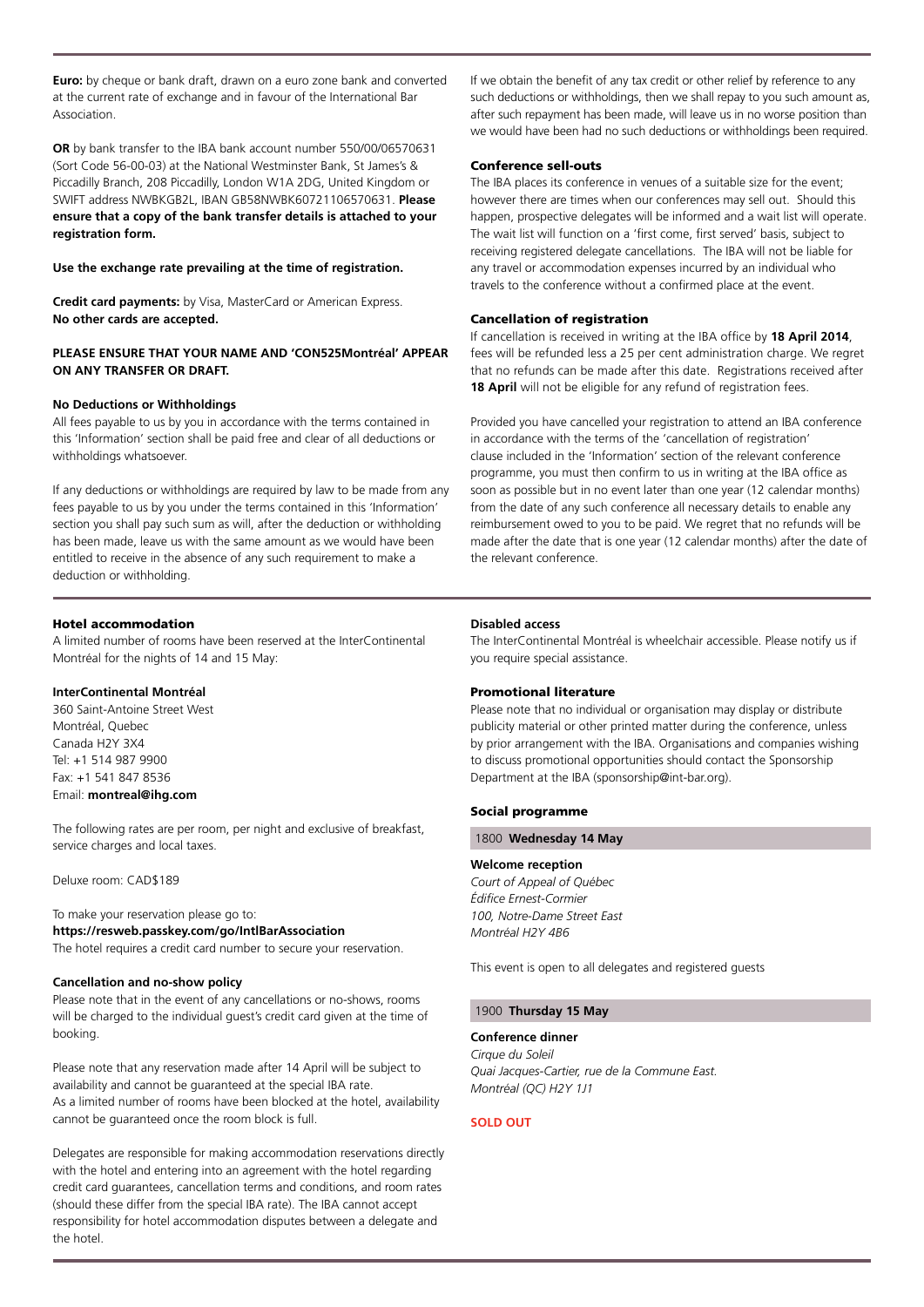## Registration form



#### International Litigation: Crossing the great divide

#### 14–16 May 2014, InterContinental Montréal, Montréal, Canada

Please read the 'Information' section before completing this form and return it together with your payment to Judith Hawkes at the address overleaf.

| <b>Personal details</b> (Please attach your business card or write in block capitals) |  |  |  |
|---------------------------------------------------------------------------------------|--|--|--|
|                                                                                       |  |  |  |
|                                                                                       |  |  |  |
|                                                                                       |  |  |  |
|                                                                                       |  |  |  |
|                                                                                       |  |  |  |
|                                                                                       |  |  |  |
|                                                                                       |  |  |  |
|                                                                                       |  |  |  |
|                                                                                       |  |  |  |

Guests are not entitled to attend the working sessions. No member of the legal profession may be registered as a guest.

Special dietary requirements \_

#### TO OBTAIN A TEN PER CENT DISCOUNT ON THE FEES BELOW, PLEASE REGISTER BY 7 MAY ONLINE AT WWW.IBANET.ORG/CONFERENCES/CONF525.ASPX IBA MEMBERS CAN REGISTER ONLINE BY 4 APRIL FOR US\$625 PLEASE SEE 'INFORMATION' FOR FURTHER ONLINE REGISTRATION DETAILS.

| Hard copy registration forms and fees received:                                                                                                                  | on or before 4 April                         | after 4 April | amount payable  |
|------------------------------------------------------------------------------------------------------------------------------------------------------------------|----------------------------------------------|---------------|-----------------|
| <b>IBA</b> member                                                                                                                                                | US\$695                                      | US\$860       | US\$            |
| Non-member*                                                                                                                                                      | US\$940                                      | US\$1105      | US\$            |
| Young lawyers (under 30 years)                                                                                                                                   | US\$520                                      | US\$1105      | US\$            |
| Academics/judges (full-time)                                                                                                                                     | US\$520                                      | US\$1105      | US\$            |
| Public lawyers                                                                                                                                                   | US\$520                                      | US\$1105      | US\$            |
| Corporate counsel                                                                                                                                                | US\$625                                      | US\$1105      | US\$            |
| Guest<br>Guests are not entitled to attend the working sessions. No member of the legal profession may be registered as a quest.                                 | <b>US\$60</b>                                | US\$60        | US\$            |
| <b>Social functions</b>                                                                                                                                          |                                              |               |                 |
| Wednesday 14 May<br>Welcome reception, Court of Appeal of Québec                                                                                                 | I would like to attend the welcome reception |               | <b>NIL</b>      |
| Please note only registered delegates and quests may attend                                                                                                      |                                              |               |                 |
| Thursday 15 May<br>Conference dinner, Cirque du Soleil                                                                                                           | <b>SOLD OUT</b>                              |               | <b>SOLD OUT</b> |
| Social function ticket reservations are subject to availability and cannot be guaranteed unless payment has been received before 9 May, subject to availability. |                                              |               |                 |

 **TOTAL AMOUNT PAYABLE US\$**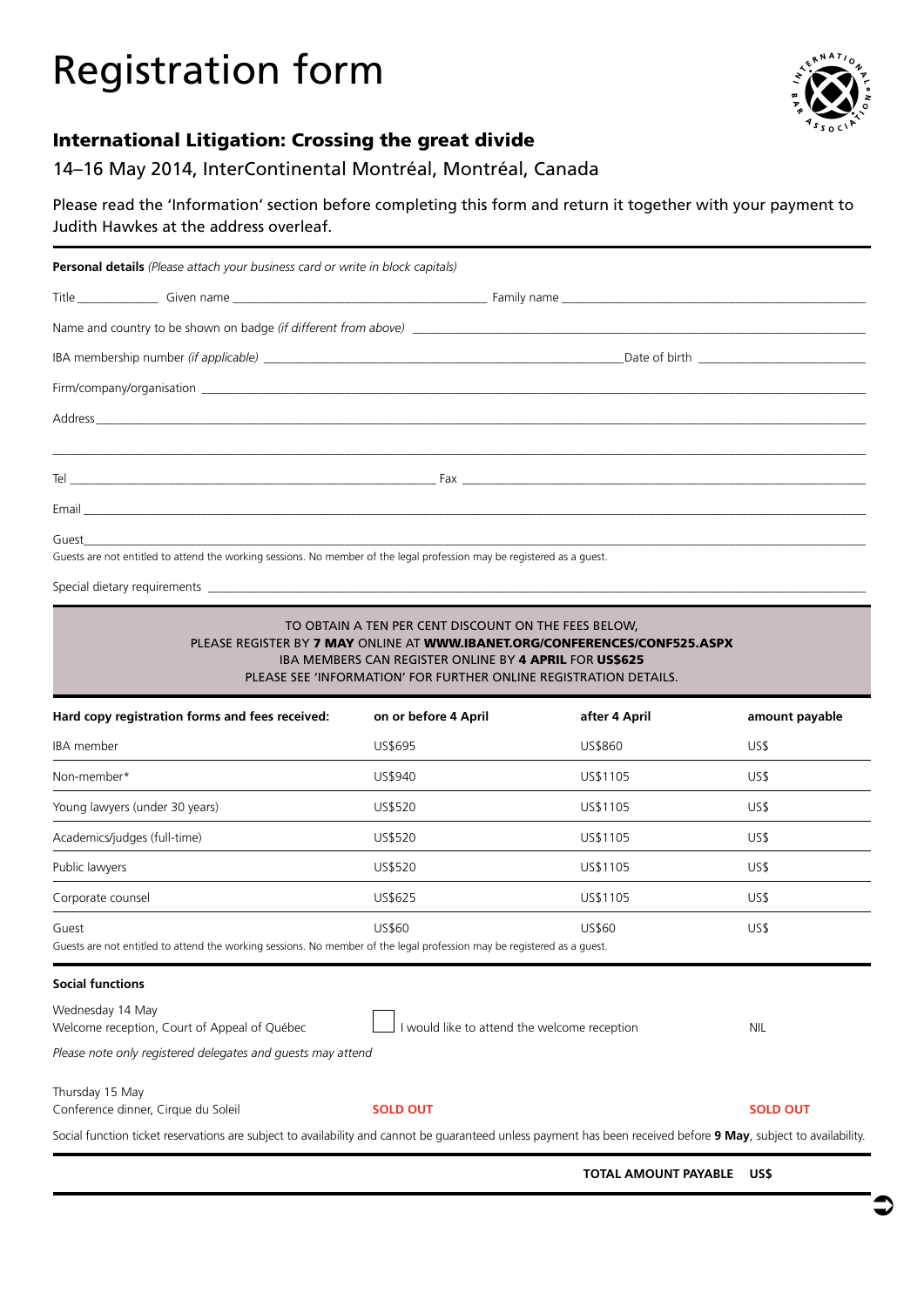| A REDUCED RATE IS OFFERED TO LAWYERS WHO ARE OVER THE AGE OF 65. HAVE BEEN AN IBA MEMBER FOR MORE      |  |
|--------------------------------------------------------------------------------------------------------|--|
| THAN 20 YEARS AND ARE NO LONGER PRACTISING LAW. PLEASE CONTACT THE IBA OFFICE FOR FURTHER INFORMATION. |  |
| *JOIN THE IBA TODAY AND REGISTER FOR THIS CONFERENCE AT THE IBA MEMBER RATE.                           |  |
| PLEASE FIND THE MEMBERSHIP APPLICATION FORM AT <b>WWW.IBANET.ORG</b> .                                 |  |

| FULL PAYMENT MUST BE RECEIVED IN ORDER TO PROCESS YOUR REGISTRATION.<br>PLEASE NOTE THAT REGISTRATIONS ARE NOT TRANSFERABLE.                                                                     |  |  |
|--------------------------------------------------------------------------------------------------------------------------------------------------------------------------------------------------|--|--|
| <b>Payment details</b>                                                                                                                                                                           |  |  |
| I enclose a cheque/bank draft made payable to the IBA for the total amount payable.                                                                                                              |  |  |
| I have transferred to the IBA bank account the total amount payable and have attached a copy of the bank transfer details.                                                                       |  |  |
| Please charge the total amount due to my (delete as appropriate) Visa/MasterCard/American Express. Other cards are not accepted.                                                                 |  |  |
|                                                                                                                                                                                                  |  |  |
|                                                                                                                                                                                                  |  |  |
|                                                                                                                                                                                                  |  |  |
| Where did you first hear about this conference?                                                                                                                                                  |  |  |
| <b>IBA CONFERENCE</b><br><b>OTHER CONFERENCE</b><br><b>DIRECT MAIL</b><br><b>INTERNET</b><br>ADVERTISEMENT                                                                                       |  |  |
| <b>RECOMMENDATION</b><br><b>EMAIL</b><br><b>EDITORIAL</b><br><b>OTHER</b>                                                                                                                        |  |  |
| Please provide further details, quoting code (if applicable)                                                                                                                                     |  |  |
|                                                                                                                                                                                                  |  |  |
|                                                                                                                                                                                                  |  |  |
|                                                                                                                                                                                                  |  |  |
|                                                                                                                                                                                                  |  |  |
|                                                                                                                                                                                                  |  |  |
|                                                                                                                                                                                                  |  |  |
| IBA listings are provided to relevant third parties for marketing purposes. The IBA will treat your personal information with the utmost respect and in accordance with UK<br>data privacy laws. |  |  |
| If you are agreeable to passing on your details, please tick this box<br>If you do not wish to receive IBA information and materials, please tick this box                                       |  |  |
| Your details will however be included in the list of participants.                                                                                                                               |  |  |

Please send the completed form to:

#### **International Bar Association**

#### **Judith Hawkes**

4th Floor, 10 St Bride Street, London EC4A 4AD, United Kingdom

Tel: +44 (0)20 7842 0090 Fax: +44 (0)20 7842 0091

Email: judith.hawkes@int-bar.org www.ibanet.org

For office use only Payment \_\_\_\_\_\_\_\_\_\_\_\_\_\_\_\_\_\_\_\_\_\_ Banked \_\_\_\_\_\_\_\_\_\_\_\_\_\_\_\_\_\_\_\_\_\_\_Processed\_\_\_\_\_\_\_\_\_\_\_\_\_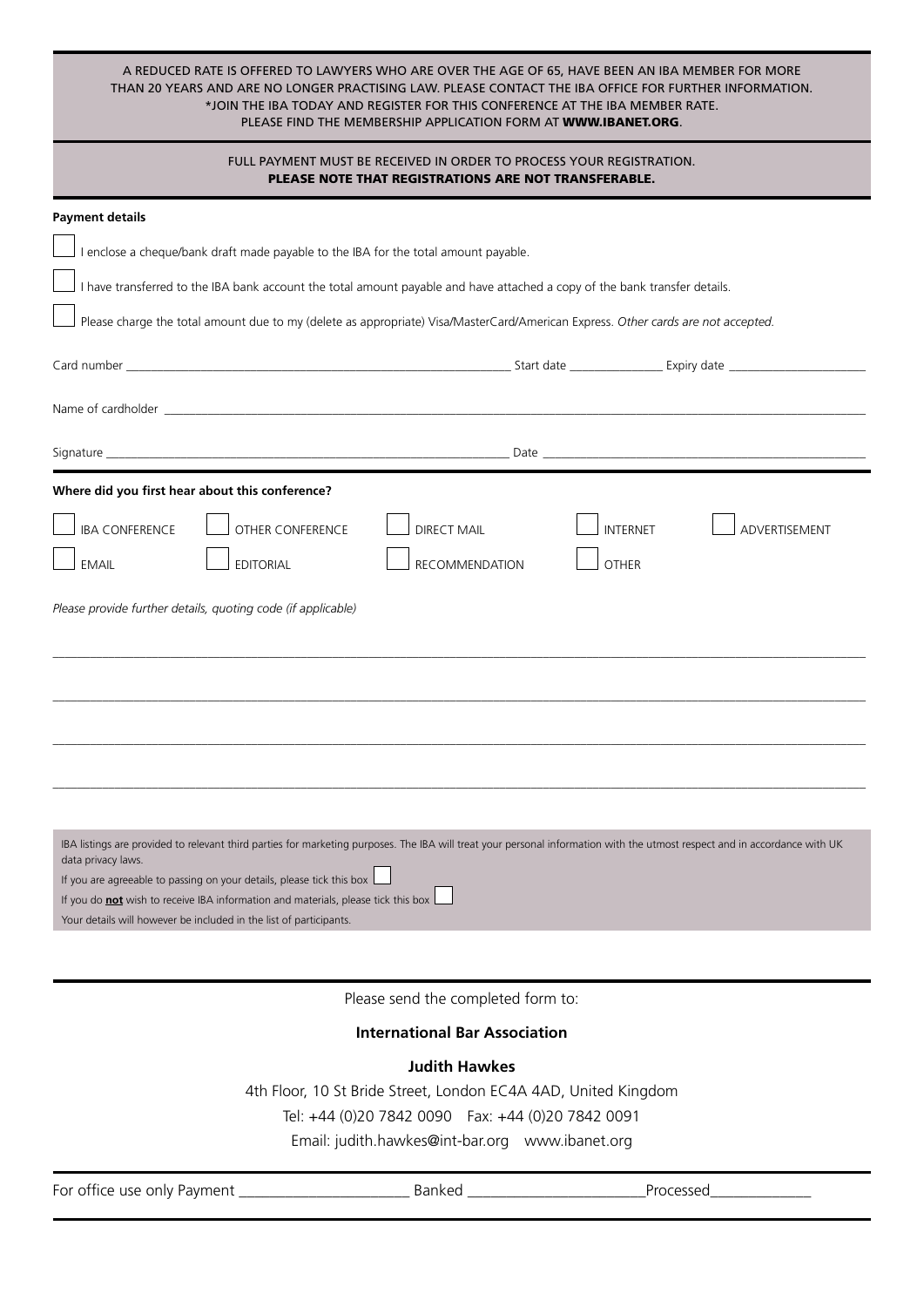#### **LL.M IM in Bar Association and Training with the International Bar Association and The University of Law – a caree enhancing commitment to excellence. Bar Association and The University of Law – a careerenhancing commitment to excellence.**

## **International Legal Practice**

**Designed in conjunction with the International Bar Association, this LL.M is a tailored, professional programme for graduates and practising lawyers seeking career-enhancing postgraduate legal**  qualifications. The programme is aimed specifically at building **cross-border commercial legal knowledge.**

#### The benefits of the LL.M in International Legal **Practice**

#### **You choose what to study**

- Tailor what you study to your career path and/or practice area
- All modules are practice-led with contributions from leading global law firms

#### **You choose how to study**

• Study your LL.M at a time and place that suits you

#### *Full-time LL.M in London and Manchester*

- Starts in September 2014 at our London Moorgate and Manchester centres
- Three workshops per week 2.5 hours each
- Supported by i-Tutorials, online test and feedback exercises and independent learning and research

#### *i-LLM modules*

- Start in January or July each year
- Online study with one-to-one online supervision from a University tutor
- Nine units per module
- We supply an extensive suite of user-friendly, practical course material including electronic learning aids

#### **You choose your pace of learning**

- Modular course design enables you to determine your own pace of learning
- i-LLM modules start in January and July each year

#### **Register now and take that step for educational and career development**

| <b>Business, finance and the legal services market</b> | <b>July 2014</b> |
|--------------------------------------------------------|------------------|
| International intellectual property practice           | <b>July 2014</b> |
| International commercial legal practice                | <b>July 2014</b> |
| International public companies practice                | <b>July 2014</b> |
| International capital markets and loans practice       | <b>July 2014</b> |
| International mergers and acquisitions practice        | <b>July 2014</b> |
| International antitrust practice                       | <b>July 2014</b> |
| <b>International business organisations</b>            | <b>July 2014</b> |
| <b>International arbitration practice</b>              | <b>July 2014</b> |
| International joint ventures practice                  | <b>July 2014</b> |





**'It has exceeded my expectations…this course in its entirety is the best study experience that I have had.'**



**'The i-Tutorials are very easy to use and informative, an excellent way for busy practitioners to learn.'**

For further information, and to register please email: **llm@law.ac.uk**

#### **www.law.ac.uk/llm**





the global voice of the legal profession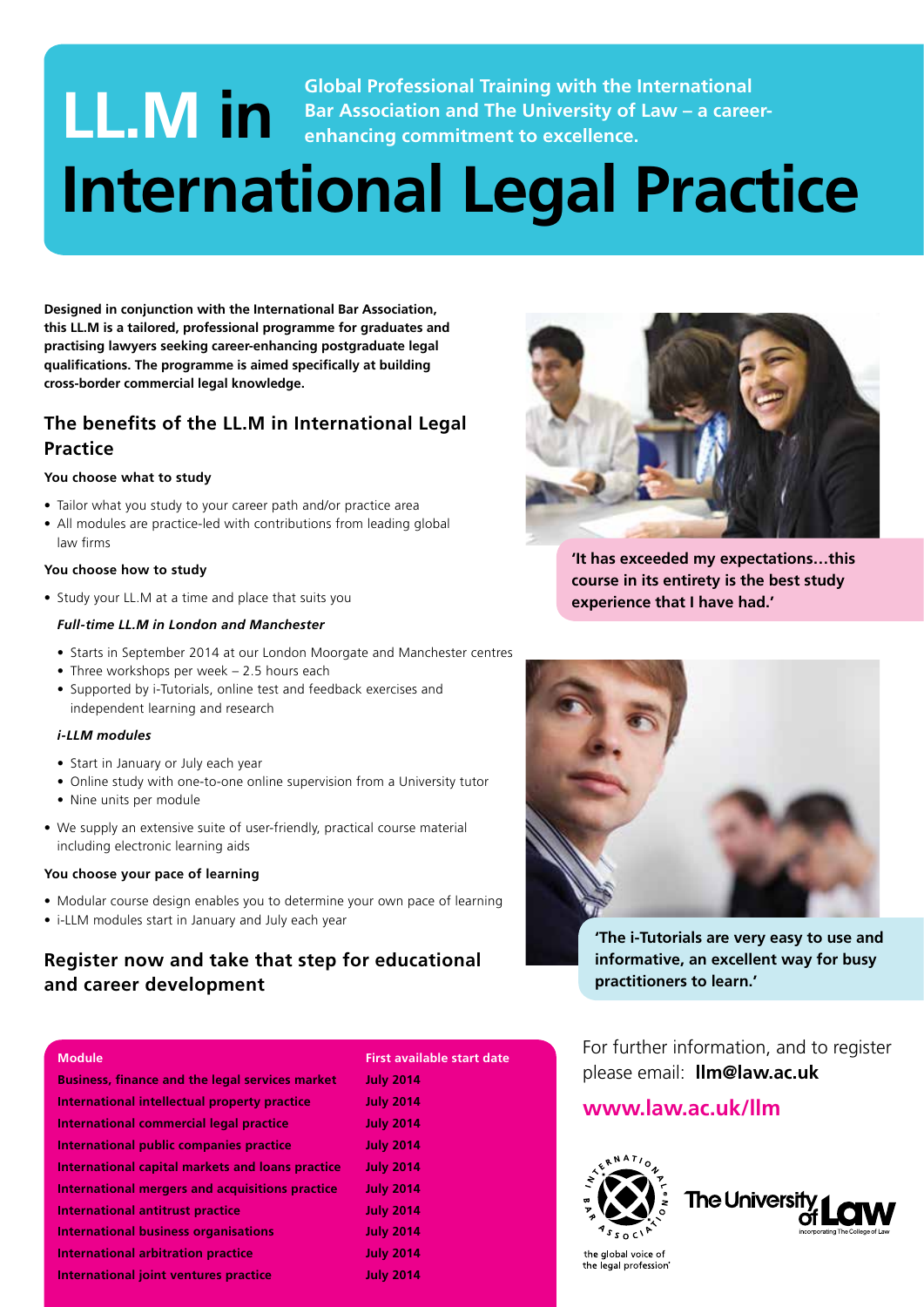## 19-24 OCTOBER TOKYO **ANNUAL CONFERENCE OF THE INTERNATIONAL BAR ASSOCIATION**



the global voice of the legal profession®



Ith a population of more than 13 million, the capital of Japan and the seat of Japanese government is<br>
one of the largest metropolises in the world. A city of enormous creative and entrepreneurial energy<br>
that enjoys a lon one of the largest metropolises in the world. A city of enormous creative and entrepreneurial energy that enjoys a long history of prosperity, Tokyo is often referred to as a 'command centre' for the global economy, along with New York and London. Not only a key business hub, Tokyo also offers an almost unlimited range of local and international culture, entertainment, dining and shopping to its visitors, making it an ideal destination for the International Bar Association's 2014 Annual Conference.

## WHAT WILL TOKYO 2014 OFFER?

- The largest gathering of the international legal community in the world a meeting place of more than 4,500 lawyers and legal professionals from around the world
- More than 180 working sessions covering all areas of practice relevant to international legal practitioners
- The opportunity to generate new business with the leading firms in the world's key cities
- A registration fee which entitles you to attend as many working sessions throughout the week as you wish
- Up to 25 hours of continuing legal education and continuing professional development
- A variety of social functions providing ample opportunity to network and see the city's key sights, and an exclusive excursion and tours programme

REGISTER BEFORE 1 AUGUST 2014 TO RECEIVE EARLY REGISTRATION DISCOUNTS

To register, please contact: International Bar Association 4th Floor, 10 St Bride Street, London EC4A 4AD, United Kingdom Tel: +44 (0)20 7842 0090 Fax: +44 (0)20 7842 0091 ibaevents@int-bar.org

### WWW.IBANET.ORG/CONFERENCES/TOKYO2014.ASPX

#### **OFFICIAL CORPORATE SUPPORTERS**



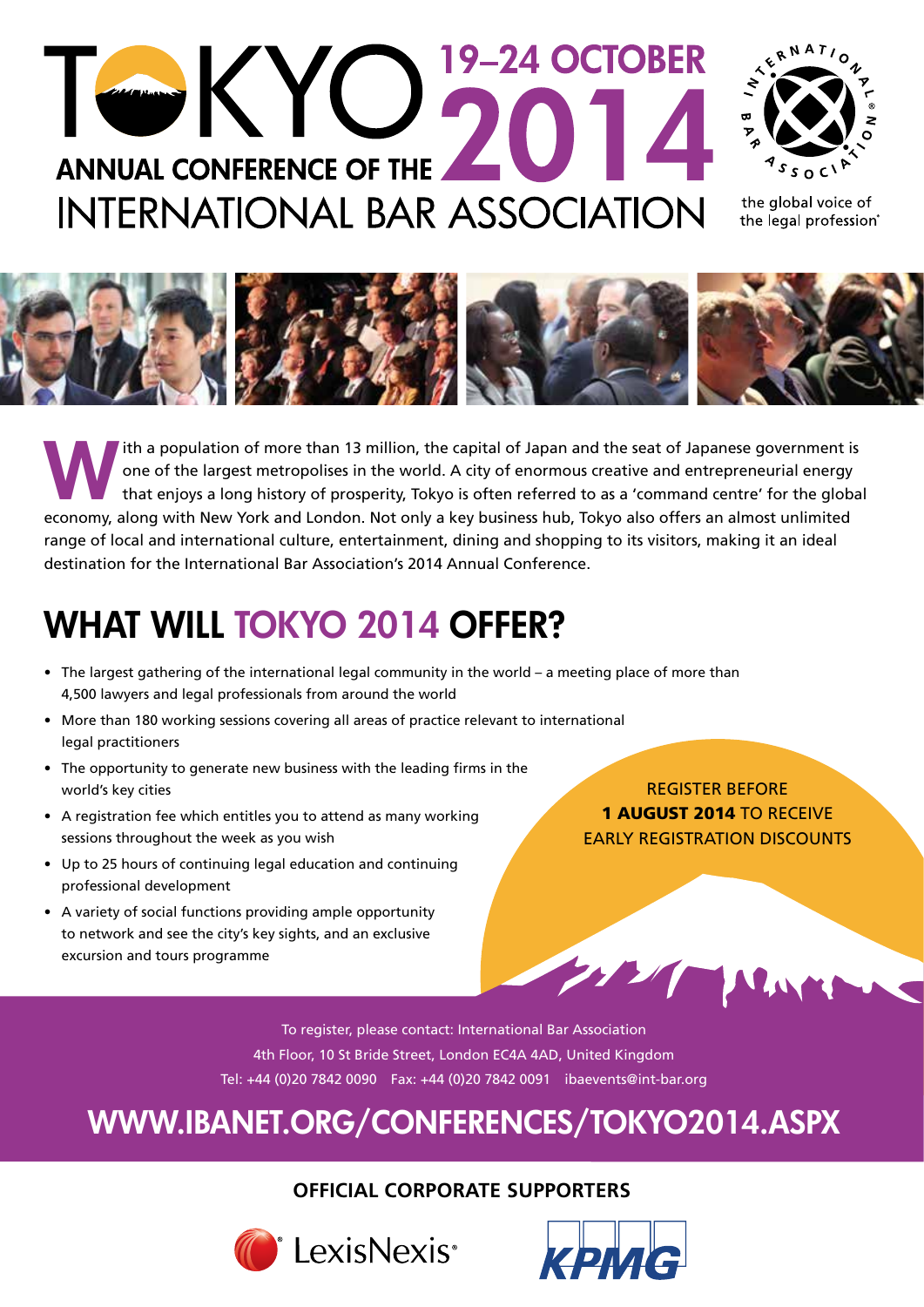

## **International Bar Association**

#### the global voice of the legal profession

The **International Bar Association** (IBA), established in 1947, is the world's leading organisation of international legal practitioners, bar associations and law societies. The IBA influences the development of international law reform and shapes the future of the legal profession throughout the world. It has a membership of more than 50,000 individual legal professionals and 205 bar associations and law societies spanning all continents and has considerable expertise in providing assistance to the global legal community.

the globe. Additionally, the IBAS world-class conferences provide unrivalled professional development and network-<br>building opportunities for international legal practitioners, senior business professionals, regulators and Grouped into two divisions – the **Legal Practice Division** and the **Public and Professional Interest Division** – the IBA covers all practice areas and professional interests, providing members with access to leading experts and up-todate information. Through the various committees of the divisions, the IBA enables an interchange of information and views among its members as to laws, practices and professional responsibilities relating to the practice of law around the globe. Additionally, the IBA's world-class conferences provide unrivalled professional development and networkofficials.

#### **IBA Litigation Committee overview**

The Litigation Committee focuses on the legal, practical and procedural issues involved in conducting litigation. Differences and developments in individual jurisdictions are compared. The issues arising in international litigation receive particular attention, including issues such as jurisdiction, choice of law, and the role of international judicial assistance in dispute resolution. Practitioners involved in larger scale or international litigation can debate topical issues and share their experiences of handling and solving the problems arising from such disputes. In particular, the committee seeks to explore the differences of approach between the common law and civil law traditions, and to encourage a dialogue between practitioners from these two systems.

Close links are maintained with various organisations such as the American Bar Association Litigation Section, the British Institute of International and Comparative Law and the Australian Corporate Lawyers Association.

The committee meets annually at the main IBA Conference and also has a specialist litigation conference generally held in May or June each year, together with regular seminars and events organised by the committee's local country chairs. The Annual IBA Conference also provides an occasion for the Young Litigators Forum to offer a forum for young lawyers to present papers and exchange ideas.

Committee members receive regular copies of the committee's newsletter which provides details of the committee's current activities plus recent developments in the law worldwide. Members also receive the biannual journal of the IBA's Dispute Resolution Section, Dispute Resolution International. Full details of the committee's Executive Committee and its regional and country chairs are published in the newsletter, and are available on this website. The committee welcomes applications for membership from all lawyers with an interest in litigation.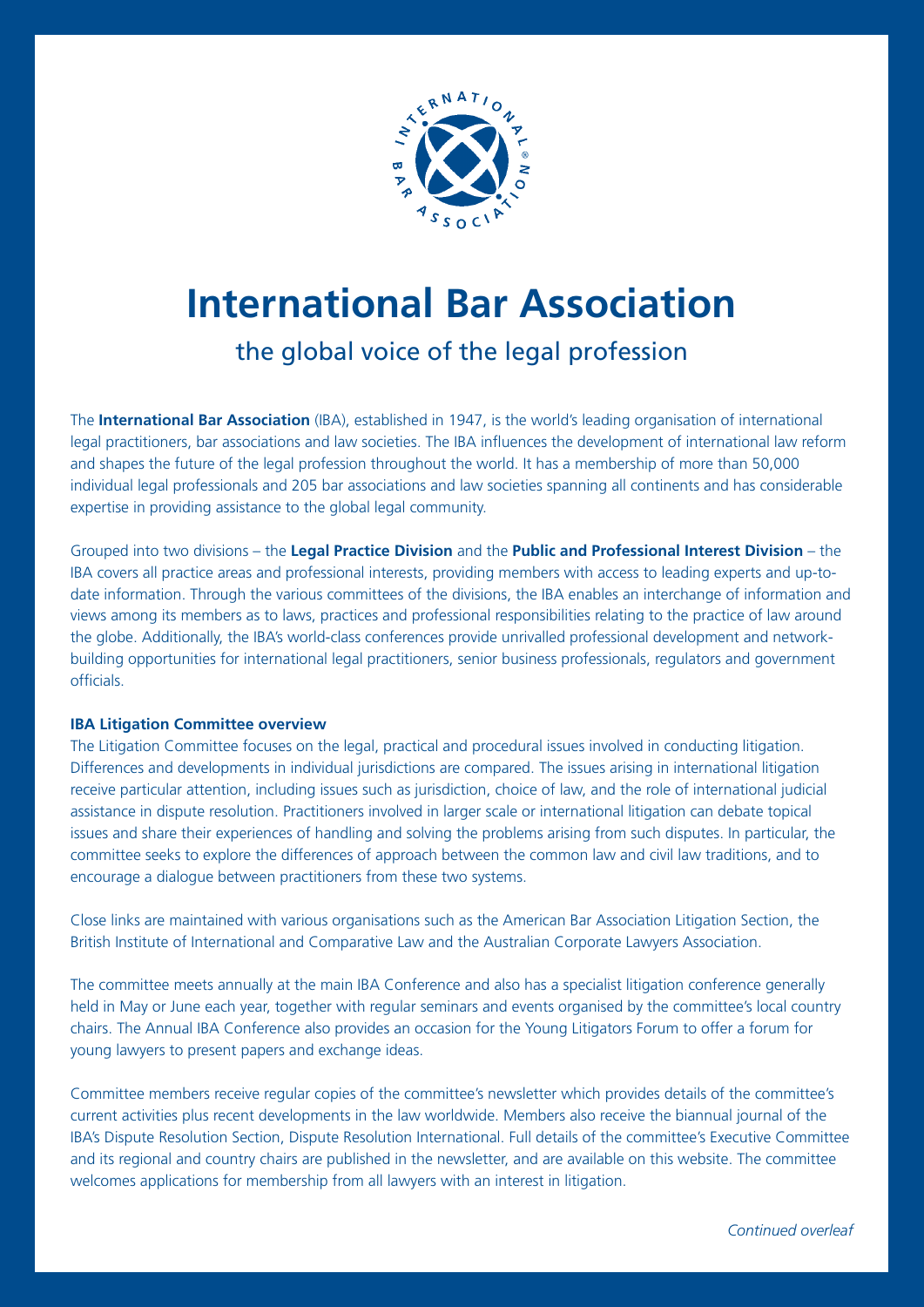

#### *Continued from previous page*

#### **IBA Corporate Counsel Forum overview**

The mission of the Corporate Counsel Forum is to be the pre-eminent forum within the IBA for discussion, education and spokesmanship by, for and among corporate counsel, respecting the proper role and expectations of the professional acting for a corporation. A comprehensive publications and programme effort furthers this mission.

In particular, the forum wishes to assist its members in functioning effectively within corporate hierarchies, satisfying business objectives while rendering legal services to the corporation in accordance with the highest professional standards. The forum seeks to maintain a particular focus on topics and themes of this nature which are currently relevant to its membership. At present, these include:

- selection of, liaison with and supervision of outside counsel:
- professional evaluation, development, privilege and responsibility in the corporate setting;
- globalisation and multi-jurisdictional practice;
- managing the corporate legal function; and
- corporate governance.

#### **IBA North American Regional Forum overview**

The North American Regional Forum covers Canada, Mexico, Puerto Rico, the United States, and English-speaking areas of the Caribbean. Launched at the Chicago Annual Conference in 2006, the NAF is the focus for all activities in the region, and organises sessions and a luncheon event at each IBA Annual Conference for education and networking. Future plans include organising conferences in partnership with other IBA Committees and Fora, as well as other bar associations and legal organisations in the region.

The NAF is closely affiliated with the Latin American Forum as the regions are geographically proximate and share many issues.

The aim of the North American Regional Forum is two-fold:

- To spread knowledge about legal practice within North America; and
- To expand the international perspective of lawyers practicing in North America.

#### Contact information **International Bar Association**

4th Floor, 10 St Bride Street London EC4A 4AD, United Kingdom Tel: +44 (0)20 7842 0090 Fax: +44 (0)20 7842 0091 Email: member@int-bar.org **www.ibanet.org**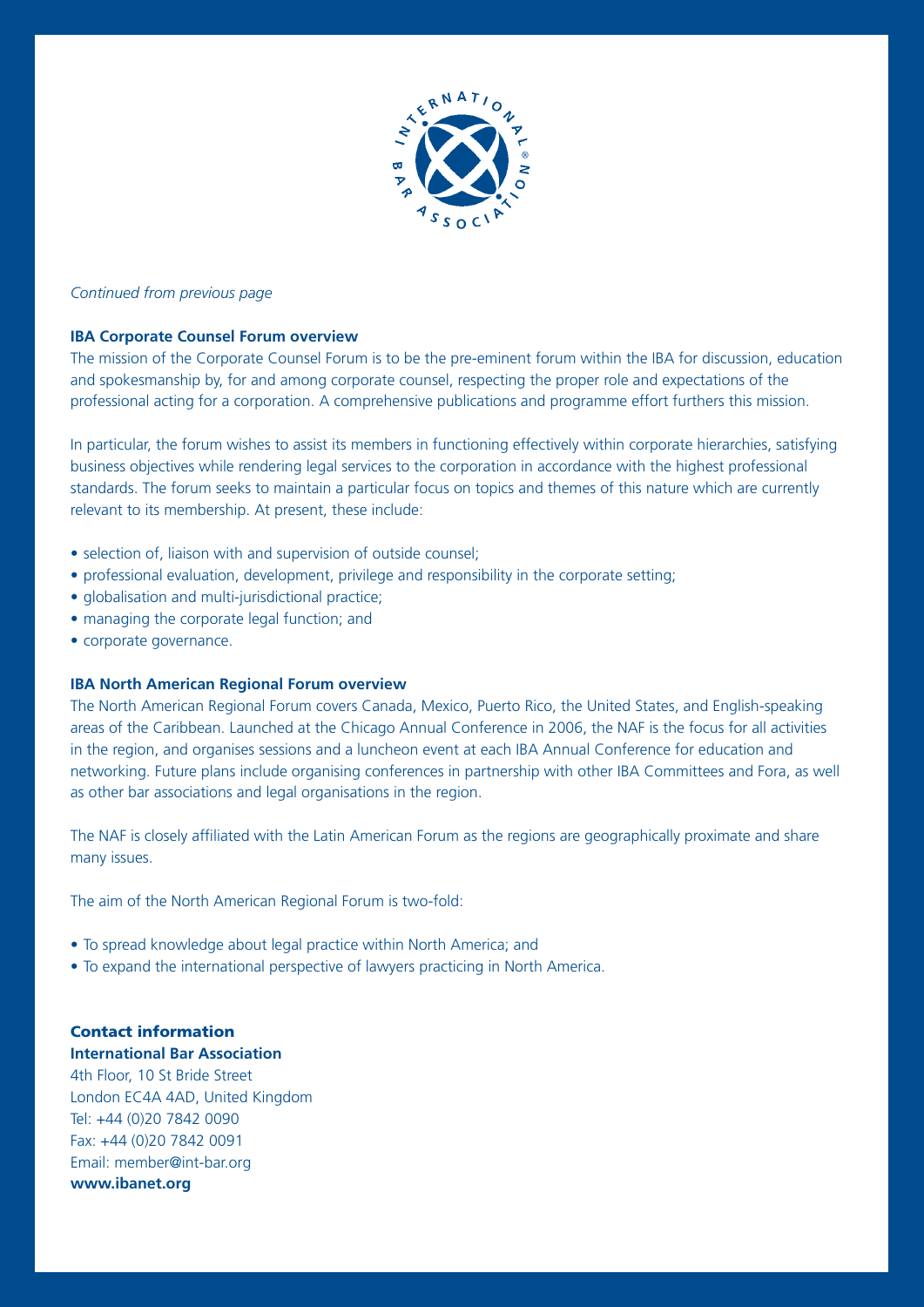

## Decision-making calls for clarity

At Accuracy, we understand that in order to make the right strategic decisions, one needs to see clearly. This is why we offer our expertise, rigorous methods and intellectual integrity to provide you with a relevant and clear assessment of a company's financial position, which will put you in the best position to make the right decisions.

www.accuracy.com



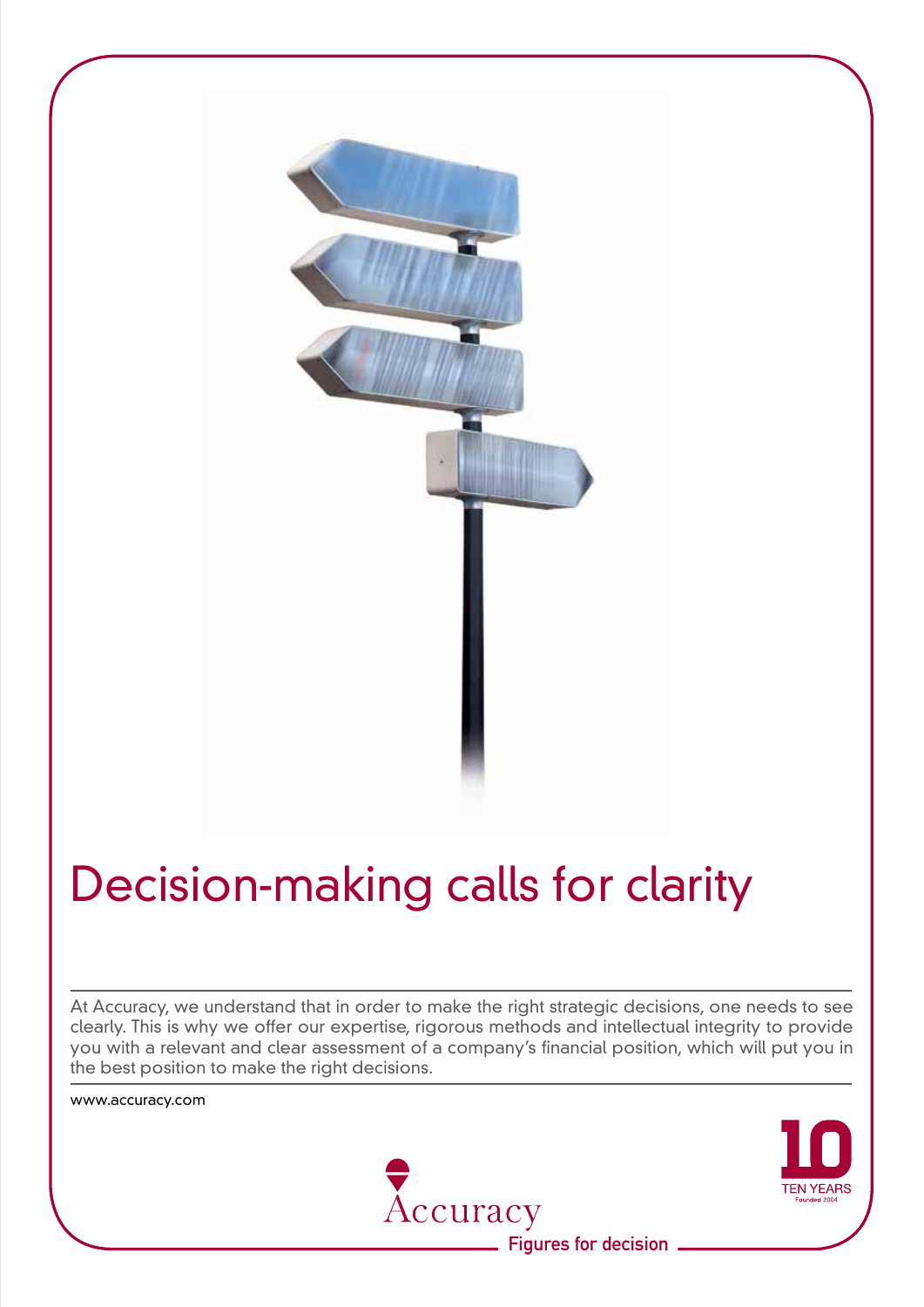# **NEW SQUARE**

**4 New Square is a leading commercial barristers' chambers specialising in commercial and international disputes. Members of chambers are involved in litigation, arbitration and dispute resolution both domestically and worldwide.**

Members have stellar reputations in a wide range of fields including commercial litigation and international arbitration, insurance and reinsurance, costs, professional liability and construction and engineering. We are dedicated to providing the highest standards of client service and pride ourselves on being responsive to our clients' needs.

**Four New Square is 'a top notch, professionally run set'.**  $\overline{\mathbf{y}}$  (Legal 500)

**For further information please contact the clerks**  clerks@4newsquare.com

#### **WWW.4NEWSQUARE.COM**

LINCOLN'S INN, LONDON, WC2A 3RJ

T: +44 20 7822 2000 DX: LDE 1041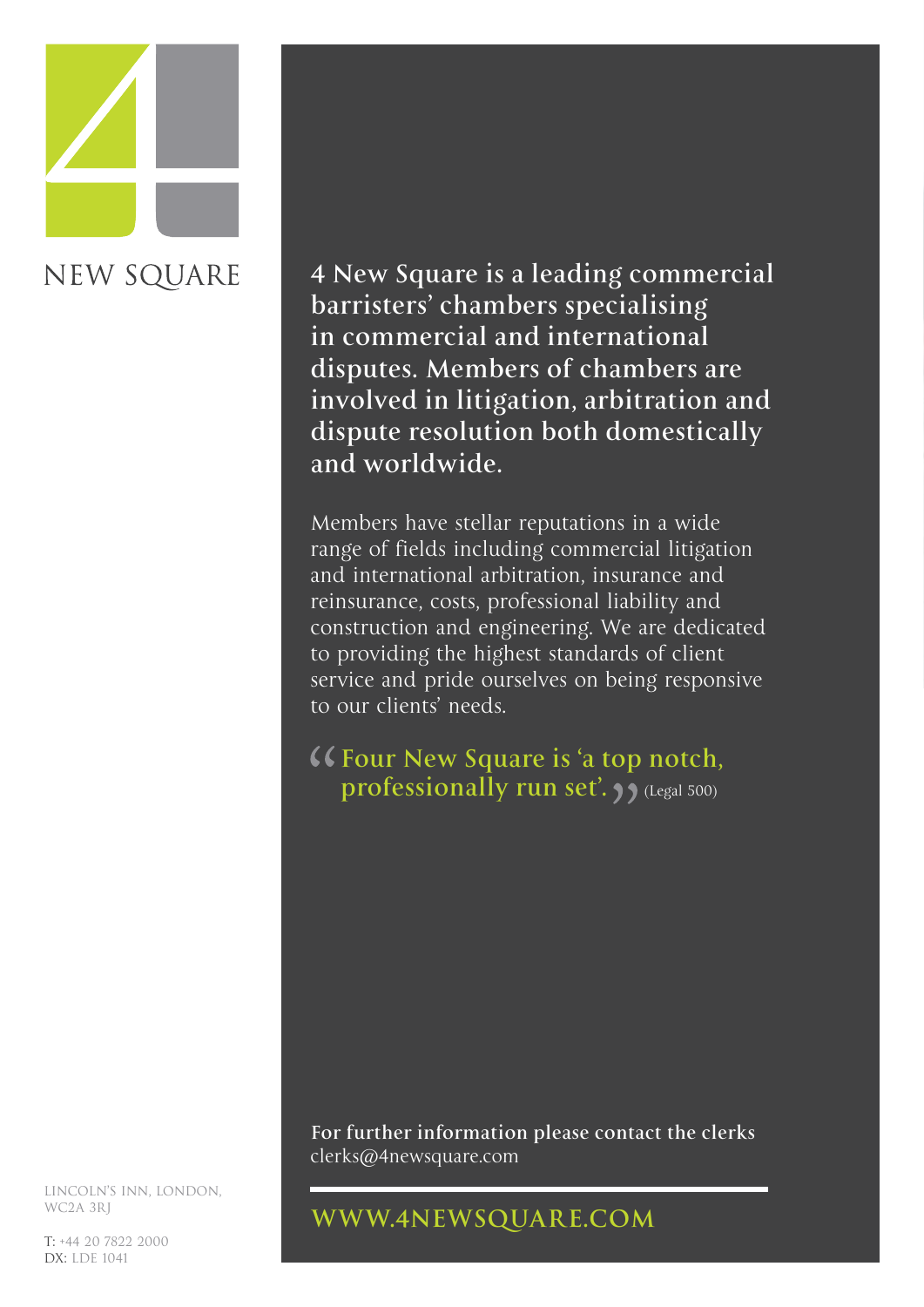## BANDWDSTH.

## not bravado.

when you're doing business in Canada, you need a partner law firm with the capacity to respond to your needs, ready to put the people with the right expertise on the file. what you don't need is attitude. with more than 750 lawyers in six offices across Canada, bLG has a track record of success across industry and practice groups, building longstanding relationships with blue-chip clients who appreciate our commitment to service. it's a commitment that's helped us build a reputation as one of the easiest firms in Canada to work with. Simple as that.



Calgary | Montréal | Ottawa | Toronto | Vancouver | Waterloo Region Lawyers I Patent & Trade-mark Agents Borden Ladner Gervais LLP is an Ontario Limited Liability Partnership. blg.com